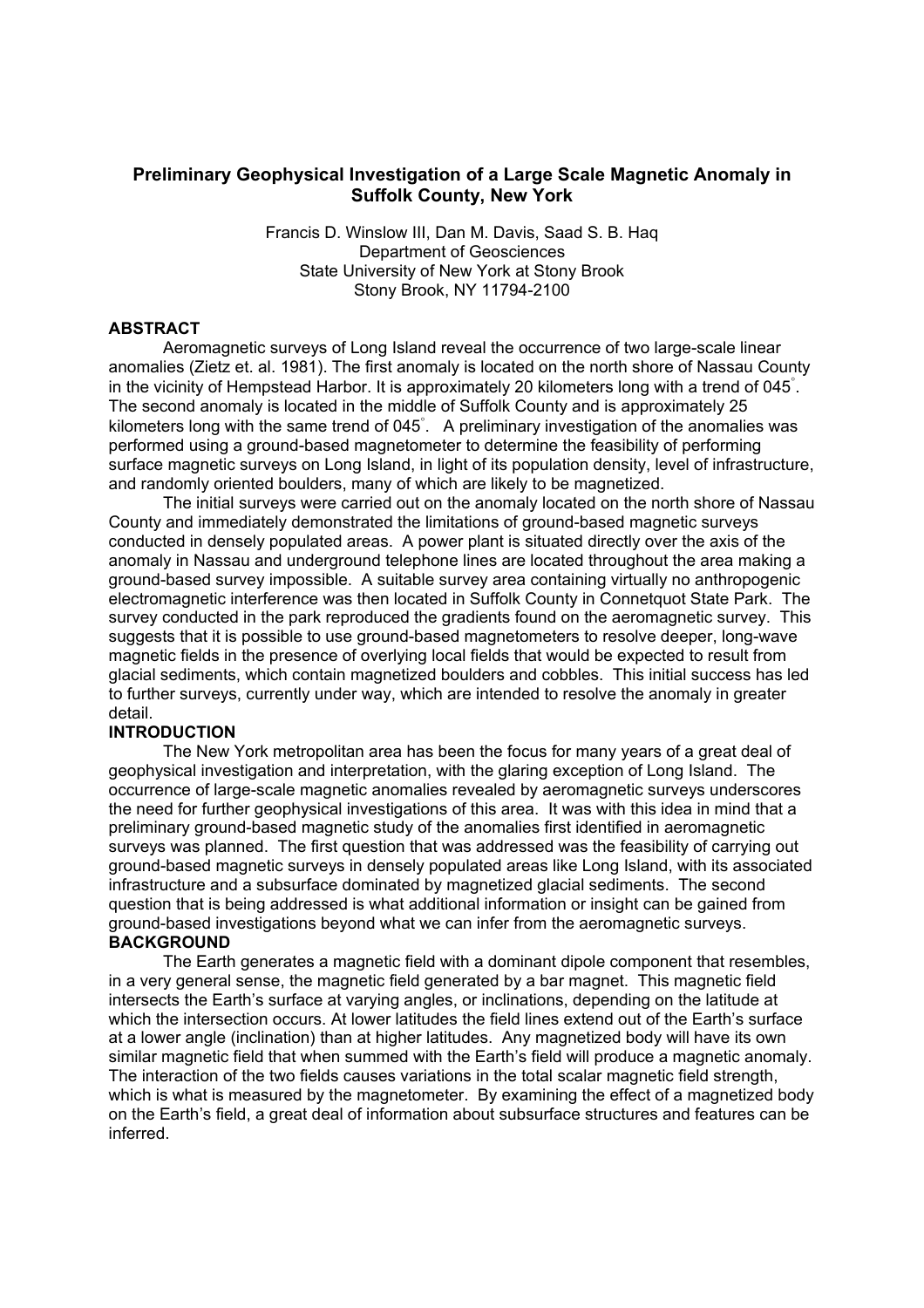#### **RESULTS/DATA**

Upon inspection, the anomaly in Nassau County appeared to hold the most potential for the initial survey. As can be seen in Figure 1, the Nassau County anomaly has a much steeper gradient than the Suffolk County anomaly. It was thought that the steeper gradient of this anomaly would be less likely to be obscured by shallow, short-wave interference resulting from the magnetized glacial sediments and infrastructure. Hempstead Harbor Beach was chosen as the survey area due to the number of parks and open fields that are present there, and the fact that it transects the axis of the anomaly. However, it quickly became obvious that this area was unsuitable for surface magnetic surveys. The parks in this area have multiple conduits for telephone and power lines running underneath them and a Long Island Power Authority power plant that is located directly over the axis of the anomaly across from Hempstead Harbor Beach. The electromagnetic interference from the power plant and the underground lines completely obscured the deeper, long-wave signal.

 It was then decided to take a closer look at the Suffolk County anomaly. Connetquot State Park, located on the south shore of the island, was identified as being the best area to look at the Suffolk County anomaly. Connetquot is a park and nature preserve with minimal infrastructure that is centrally located, leaving large portions of the park open and free of anthropogenic electromagnetic "noise". Because the park is south of both the Harbor Hill and Ronkonkoma Moraines, there is expected to be less short-wavelength interference from subsurface cobbles and boulders in this area, as compared with the north shore, due to the different types of sediment at each location. On the north shore one would expect to find more poorly sorted morainal material with cobbles and boulders, whereas the south shore is comprised of outwash sediments that are better sorted and contain finer grained material. Furthermore, there are many miles of trails and fire lanes that run throughout the park, allowing for extensive access, roughly parallel and perpendicular to the axis of the anomaly (see Figure 2). As can be seen from the map the Twin Lines fire road, on the northeastern perimeter of the park, and Cordwood Road, located in the center of the park, both lie virtually perpendicular to the anomaly. Between these two roads lie several fire lanes that are situated roughly parallel to the axis of the anomaly. This arrangement of survey lines allows for multiple transects at varying angles to the anomaly, resulting in a much finer resolution of the anomaly than is possible with an aeromagnetic survey.

 A survey was performed along the section of Twin Lines Road indicated with arrows in Figure 2 and along the indicated section of the fire lane connecting Twin lines Road with Cordwood Road. The Twin Lines Road survey line is approximately 1.5 kilometers long and contains readings taken at 20 meter intervals (see Figure 3). This survey line was found to have a maximum horizontal magnetic gradient of approximately 0.22  $nT/m^{-1}$  over the last 920 meters of the line. The aeromagnetic survey (Zietz et. al. 1981) indicates an essentially identical gradient over this same line at an altitude of 500 feet. The fact that 150 meters vertically separate the two surveys and record essentially the same gradient suggests the source is relatively deep. This is supported by well logs that put the depth to basement in this area at approximately 480 meters (Smolensky et. al. 1989). Figure 3 also shows the survey recorded along the fire lane connecting Cordwood Road and the Twin Lines Road. This transect is approximately 840 meters long and also contains readings taken at 20 meter intervals. This second survey line was found to have a maximum gradient of only 0.09  $nT/m^{-1}$ over the north-easternmost 540 meters. It does not lie parallel to the axis, but at some small angle to it: hence the smaller gradient.

### **CONCLUSION**

If deep long-wave signals are to be discerned, ground-based magnetic surveys require open areas with little in the way of subsurface infrastructure. Areas such as these on Long Island are far and few between. As a result, ground-based magnetic surveys have a limited but important role to play in geophysical investigations of large-scale subsurface features on Long